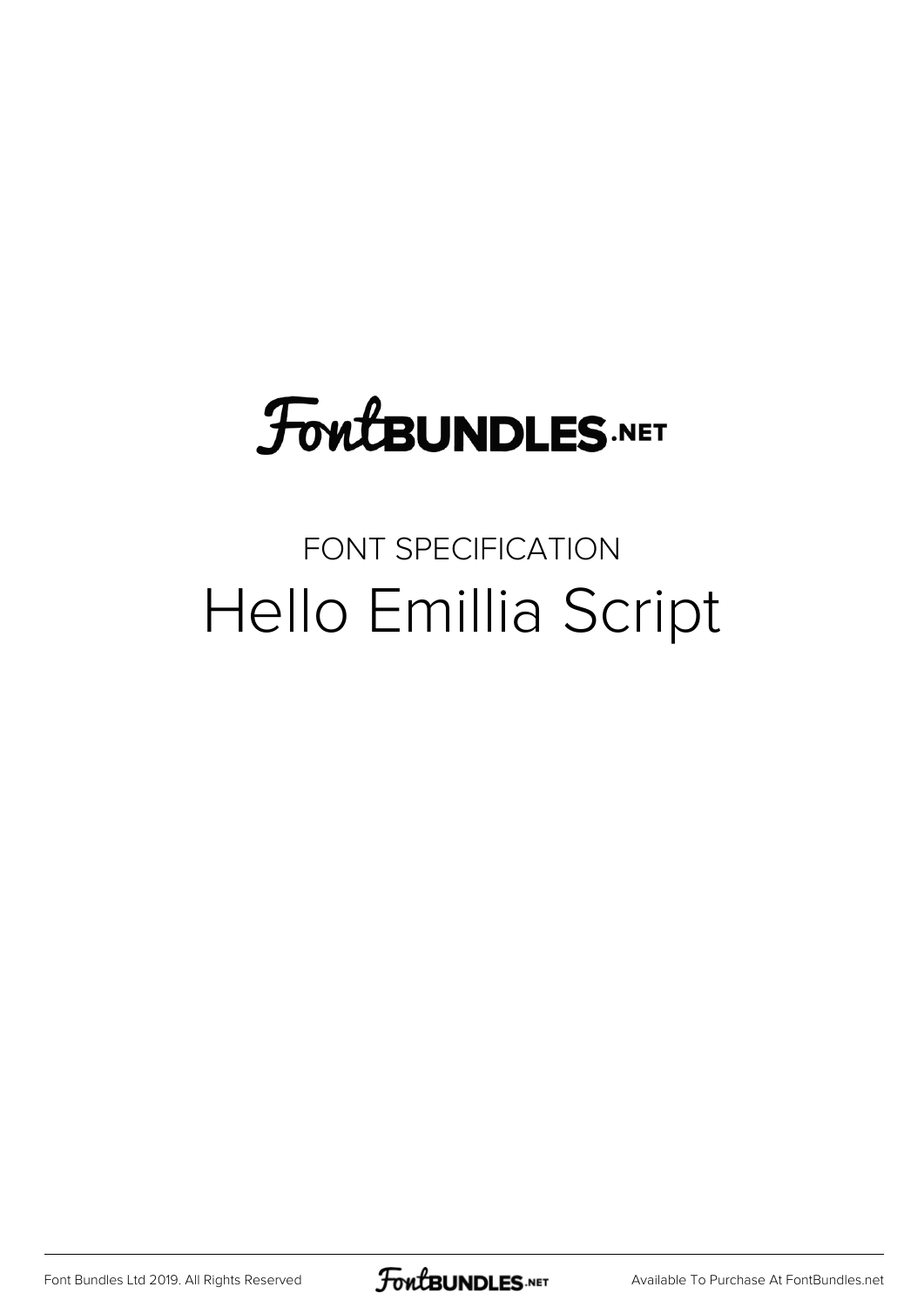## Hello Emillia - Regular

**Uppercase Characters** 

aBCDEFGHIGKLMNOPQ  $PSTHUWXGB$ 

Lowercase Characters

abcdefghijklmnopgr8Turwey  $\widetilde{\mathcal{X}}$ 

**Numbers** 

0123456789

Punctuation and Symbols

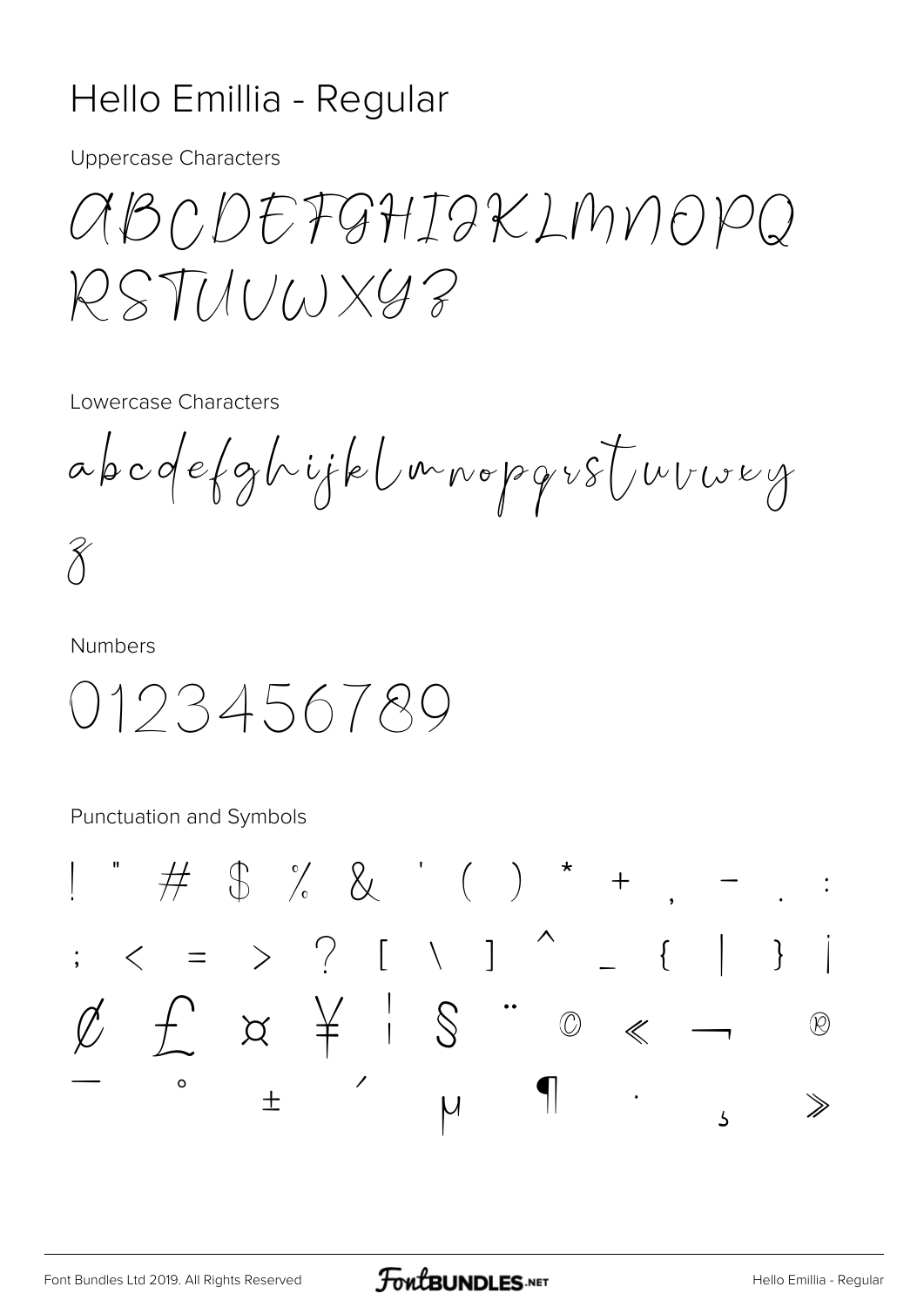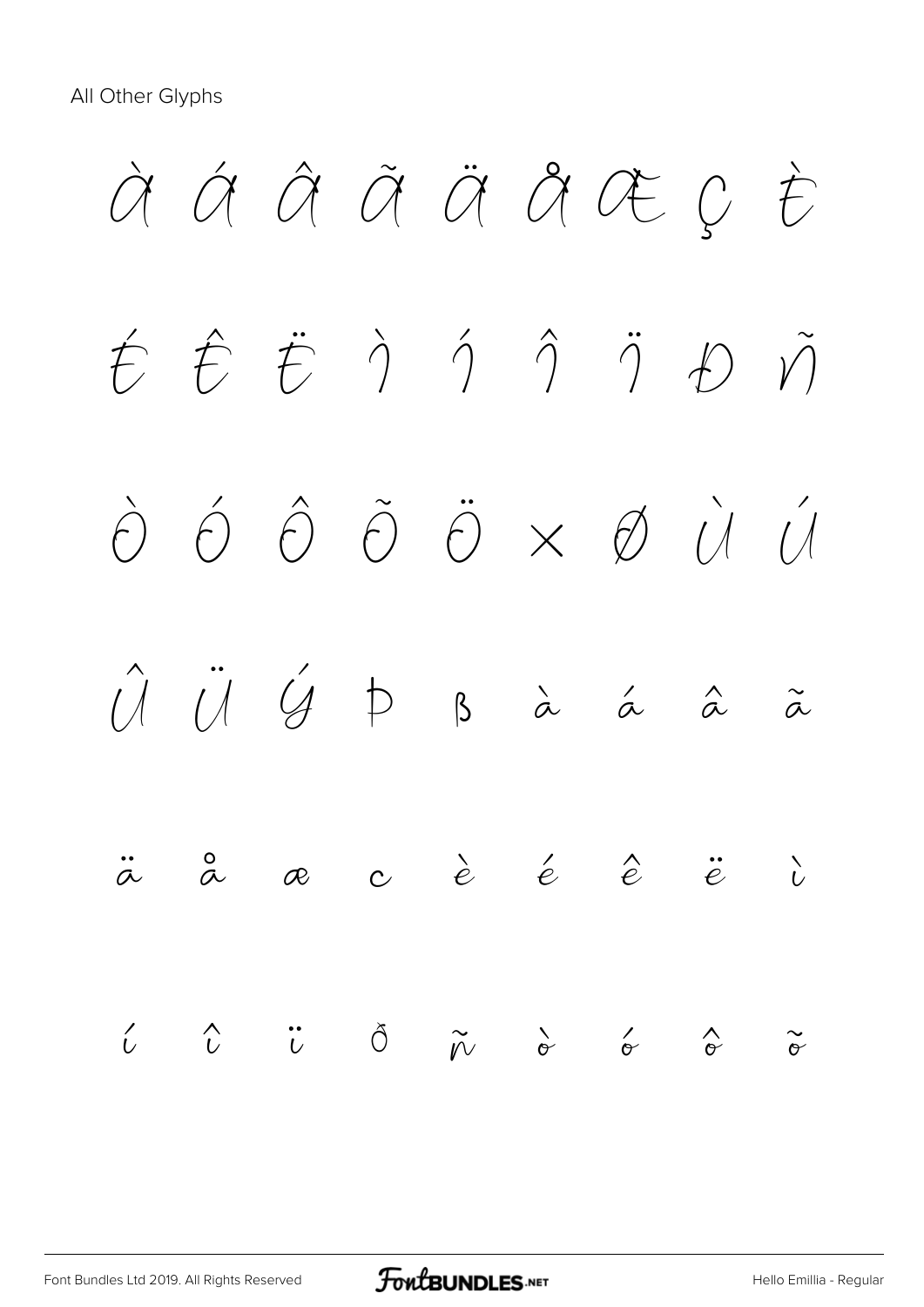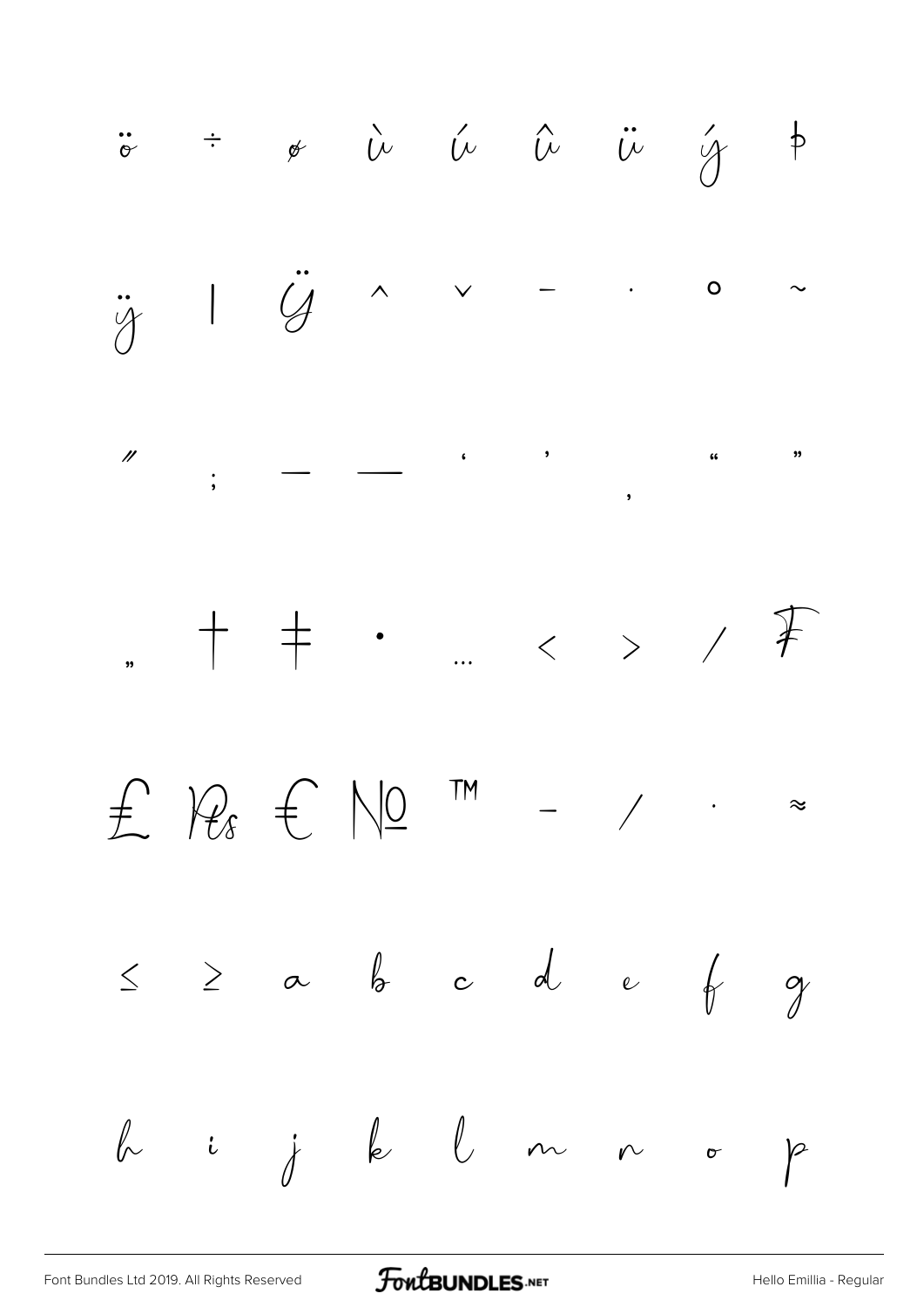[Font Bundles Ltd 2019. All Rights Reserved](https://fontbundles.net/) **FoutBUNDLES.NET** Font Bundles Ltd 2019. All Regular